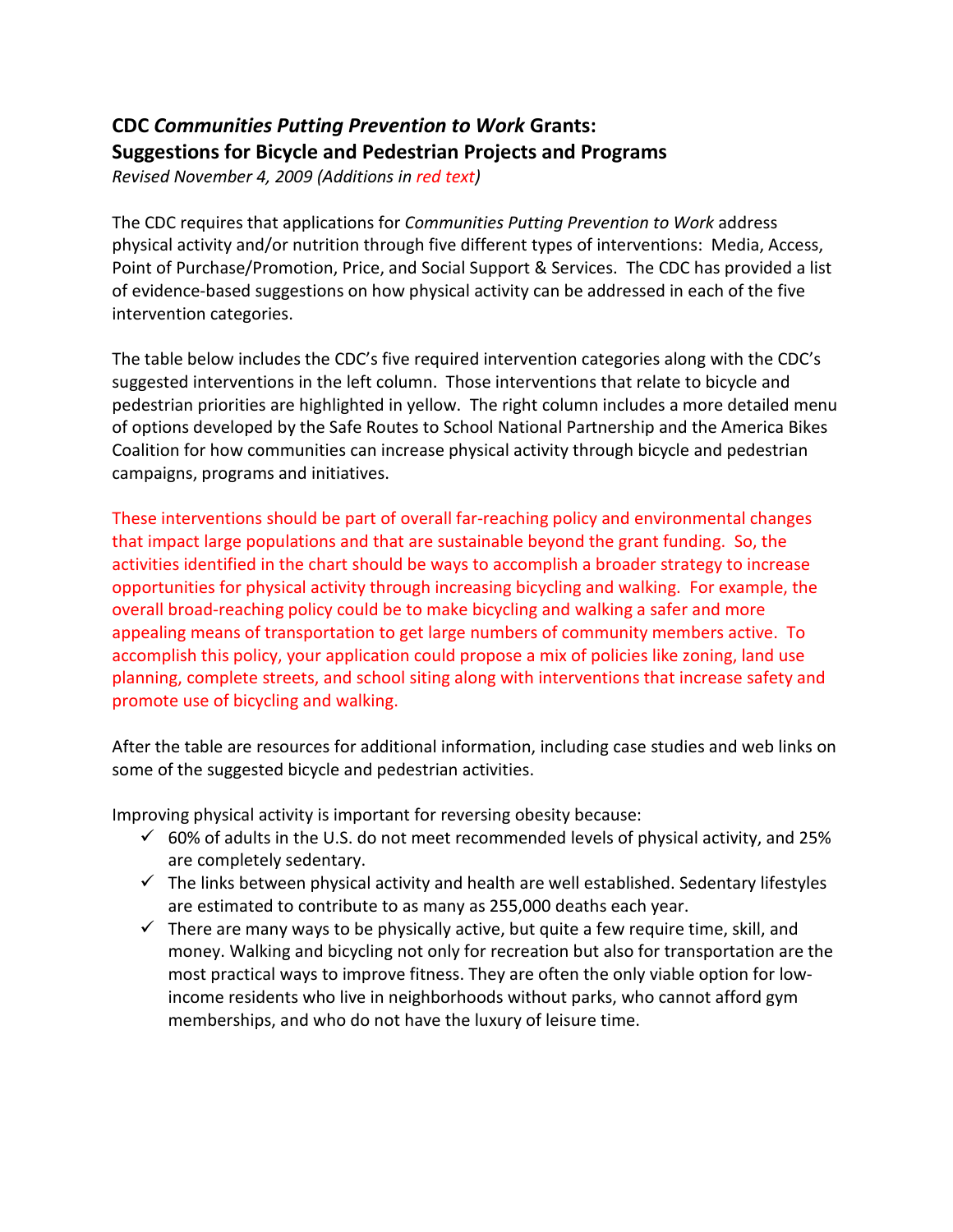| <b>CDC's Five Required</b>                                                                                                                                                                                                                                                                                                                         | <b>Suggested Bike/Ped Activities for</b>                                                                                                                                                                                                                                                                                                                                                                                                                                                                                                                                                                                                                                                                                                                                                                                                                                                                                                                                                                                                                                                                                                                                                                                                                                                                                                                                                                                                                                                                                                                                                                                                                                                                                                                                                                                                                                                                                                                                                                                                                                                                                                                                                                             |
|----------------------------------------------------------------------------------------------------------------------------------------------------------------------------------------------------------------------------------------------------------------------------------------------------------------------------------------------------|----------------------------------------------------------------------------------------------------------------------------------------------------------------------------------------------------------------------------------------------------------------------------------------------------------------------------------------------------------------------------------------------------------------------------------------------------------------------------------------------------------------------------------------------------------------------------------------------------------------------------------------------------------------------------------------------------------------------------------------------------------------------------------------------------------------------------------------------------------------------------------------------------------------------------------------------------------------------------------------------------------------------------------------------------------------------------------------------------------------------------------------------------------------------------------------------------------------------------------------------------------------------------------------------------------------------------------------------------------------------------------------------------------------------------------------------------------------------------------------------------------------------------------------------------------------------------------------------------------------------------------------------------------------------------------------------------------------------------------------------------------------------------------------------------------------------------------------------------------------------------------------------------------------------------------------------------------------------------------------------------------------------------------------------------------------------------------------------------------------------------------------------------------------------------------------------------------------------|
| <b>Interventions and Suggested</b>                                                                                                                                                                                                                                                                                                                 | <b>Communities to include in CDC Grant Applications</b>                                                                                                                                                                                                                                                                                                                                                                                                                                                                                                                                                                                                                                                                                                                                                                                                                                                                                                                                                                                                                                                                                                                                                                                                                                                                                                                                                                                                                                                                                                                                                                                                                                                                                                                                                                                                                                                                                                                                                                                                                                                                                                                                                              |
| <b>Physical Activity Interventions</b>                                                                                                                                                                                                                                                                                                             |                                                                                                                                                                                                                                                                                                                                                                                                                                                                                                                                                                                                                                                                                                                                                                                                                                                                                                                                                                                                                                                                                                                                                                                                                                                                                                                                                                                                                                                                                                                                                                                                                                                                                                                                                                                                                                                                                                                                                                                                                                                                                                                                                                                                                      |
| <b>MEDIA</b><br>Promote increased activity<br>٠<br>Promote use of public transit<br>٠<br><b>Promote active</b><br>$\bullet$<br>transportation (bicycling and<br>walking)<br>Counter-advertising for<br>٠<br>screen time                                                                                                                            | Develop a media campaign to encourage walking and bicycling for utilitarian<br>purposes (i.e. "visit downtown without the parking hassle", "stimulate the<br>economy by shopping locally", or "bike to work". Brand "think twice before you<br>drive" or a similar theme in radio/newspaper media buys about walking/biking<br>for short trips.<br>Publicize through commercials and PSAs where to go to get information about<br>bike commuting and trails. Consider joint promotion with transit.<br>Advertise price incentives for walking/biking such as the Bike Commuter Act or<br>other employer incentives.<br>Implement a marketing program like Portland's Smart Trips program, which<br>uses social marketing to change behaviors and provide resources to make it<br>easier for people to adopt walking and bicycling.<br>Coordinate promotional activities for adults with any efforts the community is<br>undertaking for Safe Routes to School education, encouragement and<br>enforcement campaigns for children.<br>Conduct a driver education campaign (e.g. Share the Road) about watching out<br>for bicyclists and pedestrians.<br>Engage and educate the local police force on traffic laws that affect the safety<br>of bicyclists and pedestrians. Improve law enforcement around schools and<br>other high risk areas.<br>Develop and advertise a community active transportation challenge which<br>allows individuals to track miles traveled and calories burned, and to compare<br>with peers and set goals. This could include a public launch event, a social<br>networking website, efforts to engage businesses in workplace contests, and<br>support systems within businesses.<br>Develop a local active transportation website identifying the best routes for<br>walking/biking and how to get to key destinations (shopping, schools, trails,<br>etc). Include staffing for the campaign website to help interested individuals<br>plan bike commuter routes and to pair them with someone to ride with them.<br>Develop community calculators on how many calories you burn if you replace a<br>trip with walking/biking to encourage active transportation. Couple this with |
|                                                                                                                                                                                                                                                                                                                                                    | information about routes and support services.                                                                                                                                                                                                                                                                                                                                                                                                                                                                                                                                                                                                                                                                                                                                                                                                                                                                                                                                                                                                                                                                                                                                                                                                                                                                                                                                                                                                                                                                                                                                                                                                                                                                                                                                                                                                                                                                                                                                                                                                                                                                                                                                                                       |
| <b>ACCESS</b><br>Safe, attractive accessible<br>places for activity (e.g. access<br>to outdoor recreation<br>facilities, enhance bicycling<br>and walking infrastructure,<br>place schools within<br>residential areas, increase<br>access to and coverage area<br>of public transportation,<br>mixed use development,<br>reduce community designs | Have the city spearhead initiatives such as: developing or updating bicycle and<br>pedestrian plans, conducting a pedestrian and bicycle safety assessment,<br>examining planning, zoning, and projects, developing ordinances (bike parking,<br>sidewalks, safety, access, etc.), and implementing Safe Routes to School.<br>Hold complete streets workshops to help get planners, engineers, and other<br>departments up to speed on what complete streets are and how to incorporate<br>the principles into land use planning, zoning, street projects, etc.<br>Adopt and implement city-wide complete streets policies.<br>Implement a policy that requires cooperative efforts between the school<br>district and city to look at school siting in conjunction with city planning/zoning<br>to ensure that schools are in neighborhoods, allow children to walk and bicycle,<br>and that school siting is included into General/Comprehensive Plans.                                                                                                                                                                                                                                                                                                                                                                                                                                                                                                                                                                                                                                                                                                                                                                                                                                                                                                                                                                                                                                                                                                                                                                                                                                                            |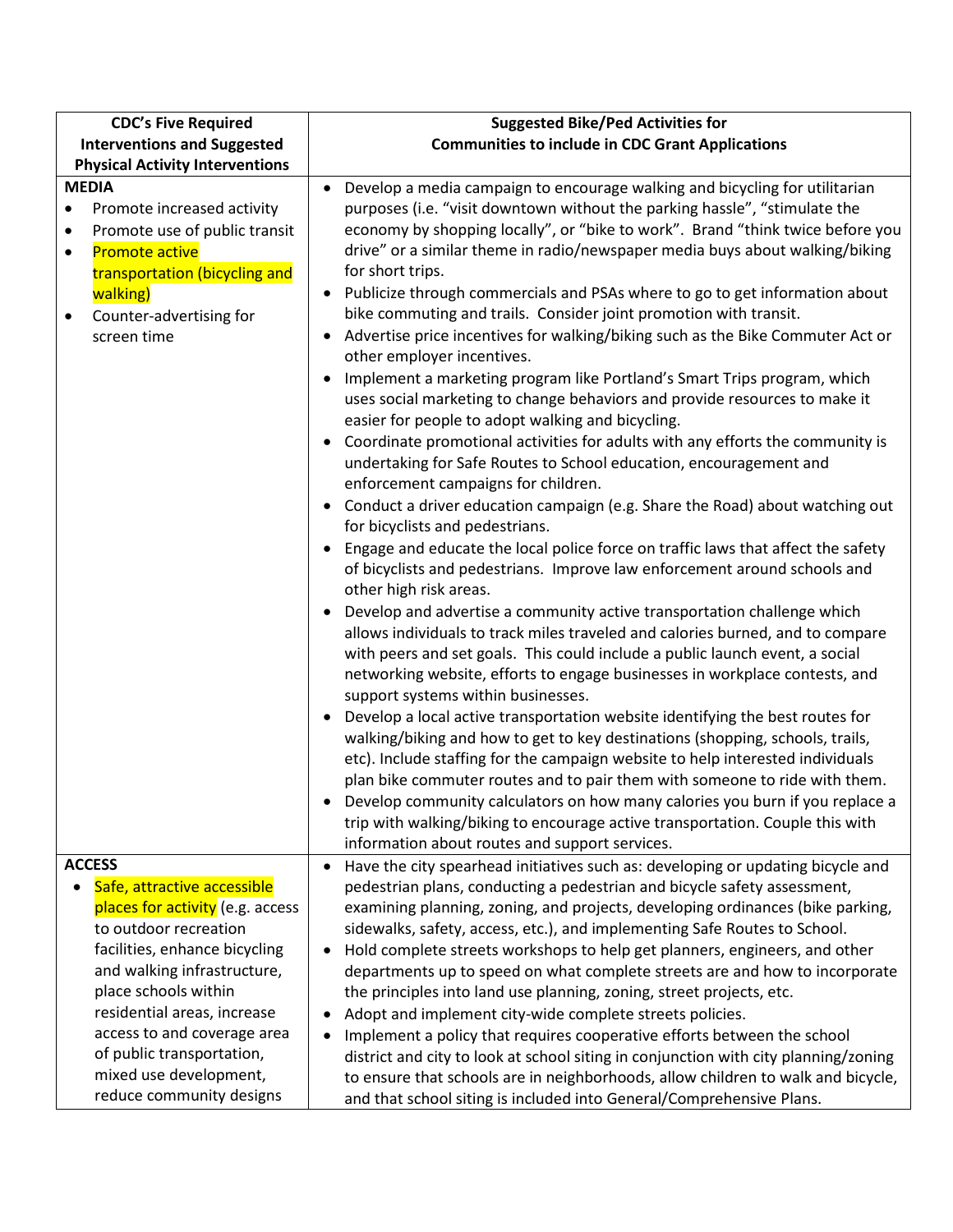| that leads to injuries).<br>City planning, zoning and<br>transportation (e.g., planning<br>to include the provision of<br>sidewalks, mixed use, parks<br>with adequate crime<br>prevention measures, and<br><b>Health Impact Assessments)</b><br>Require daily quality PE in<br>schools<br>Require daily physical<br>activity in<br>afterschool/childcare<br>settings<br>Restrict screen time<br>(afterschool, daycare) | Coordinate efforts to increase public transportation with efforts to improve<br>$\bullet$<br>access to transit stops through bike lanes, paths and sidewalks.<br>Do a citywide bike parking assessment and plan for increasing on-street bike<br>$\bullet$<br>parking and secure, covered bike parking. Train community leaders to hold<br>neighborhood by neighborhood walkabouts/community audits throughout the<br>city to develop inventories of what needs to be changed to make it safer for<br>walking/biking and to improve access to parks, schools, downtown, etc.<br>Conduct a city assessment of zoning ordinances. Update these ordinances to<br>emphasize multi-use zoning and require developers to build sidewalks/bike<br>racks/nexus to transit, etc.<br>Implement a policy requiring all developers to include sidewalks, bike lanes, and<br>access to green space as part of developments.<br>Implement a policy that requires health impact assessments (HIAs) for city<br>zoning and transportation planning processes, particularly when they impact<br>low-income communities. Provide trainings and materials on HIA tools and<br>techniques.<br>Make sure bus/rail stops and stations have bike parking and that buses/rail cars<br>$\bullet$<br>allow bikes on board (or have a rack on the bus).<br>Equipment purchases and installation-including bike racks, bikes for bike-<br>sharing, signage for walking and bicycling routes, lighting, and minor alterations<br>and renovations-are allowed but only if they are part of an overall plan to<br>establish far-reaching policies that promote bicycling and walking as a form of<br>transportation to increase physical activity. Additional detail on this subject is<br>available in the CDC's Frequently Asked Questions-specifically questions 107-<br>109, available at<br>http://www.cdc.gov/nccdphp/DACH/chaps/community_initiative/faq.htm. |
|-------------------------------------------------------------------------------------------------------------------------------------------------------------------------------------------------------------------------------------------------------------------------------------------------------------------------------------------------------------------------------------------------------------------------|---------------------------------------------------------------------------------------------------------------------------------------------------------------------------------------------------------------------------------------------------------------------------------------------------------------------------------------------------------------------------------------------------------------------------------------------------------------------------------------------------------------------------------------------------------------------------------------------------------------------------------------------------------------------------------------------------------------------------------------------------------------------------------------------------------------------------------------------------------------------------------------------------------------------------------------------------------------------------------------------------------------------------------------------------------------------------------------------------------------------------------------------------------------------------------------------------------------------------------------------------------------------------------------------------------------------------------------------------------------------------------------------------------------------------------------------------------------------------------------------------------------------------------------------------------------------------------------------------------------------------------------------------------------------------------------------------------------------------------------------------------------------------------------------------------------------------------------------------------------------------------------------------------------------------------------|
| <b>POINT OF</b><br>PURCHASE/PROMOTION<br>Signage for neighborhood<br>$\bullet$<br>destinations in<br>walkable/mixed-use areas<br><b>Signage for public</b><br>transportation, bike<br>lanes/boulevards.                                                                                                                                                                                                                 | Implement a consistent and comprehensive bike route signage system.<br>$\bullet$<br>Implement a signage system for Safe Routes to School designated routes for<br>$\bullet$<br>children, including yard signs, stencils, street signs, bumpers, etc.<br>Incorporate bike/ped/active transportation into Transportation Demand<br>$\bullet$<br>Management efforts.                                                                                                                                                                                                                                                                                                                                                                                                                                                                                                                                                                                                                                                                                                                                                                                                                                                                                                                                                                                                                                                                                                                                                                                                                                                                                                                                                                                                                                                                                                                                                                     |
| <b>PRICE</b><br>Reduced price for<br>$\bullet$<br>park/facility use<br><b>Incentives for active transit</b><br>Subsidized memberships to<br>recreational facilities                                                                                                                                                                                                                                                     | Promote the implementation of the Bike Commuter Act (HR 863) which gives<br>bike-commuting employees tax-free vouchers to use at area bike shops for<br>repairs and supplies.<br>Provide incentives or discounts for people who walk or bike to transit.<br>$\bullet$<br>Offer a discount/coupon system (partnership with bike shops) where individuals<br>$\bullet$<br>that want to start biking to work could get discounts on panniers, other bike<br>commuting accessories, and/or bike repairs, etc.<br>Provide rebates for employees that walk/bike to work (businesses could enroll<br>$\bullet$<br>if they agree to promote).<br>Implement a community bike repair/giveaway program (adult and youth<br>٠<br>versions).<br>Provide city tax or other incentives for businesses, schools, and universities that<br>$\bullet$<br>provide safe, protected bike parking.                                                                                                                                                                                                                                                                                                                                                                                                                                                                                                                                                                                                                                                                                                                                                                                                                                                                                                                                                                                                                                                          |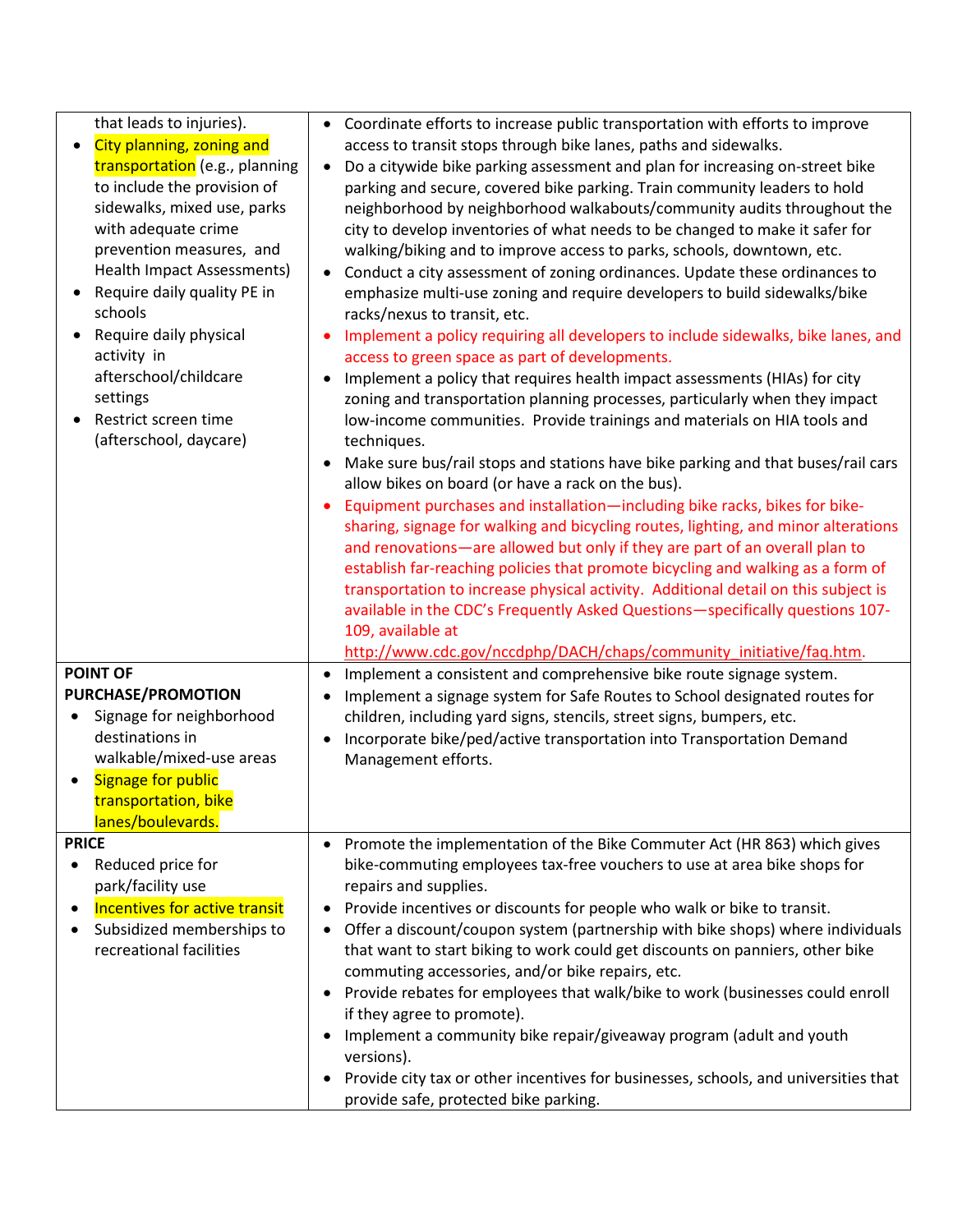|                                      | Provide supplies or funding incentives for schools that participate in Safe<br>Routes to School, including prizes for quarterly raffles for participating students.<br>Implement bike helmet fittings and giveaways for lower-income communities.<br>Provide "Energizer" stations for bike commuters (coffee or snacks along<br>prominent bike commuter routes to raise awareness).<br>Develop and promote community, business, or university bike sharing/bike |
|--------------------------------------|-----------------------------------------------------------------------------------------------------------------------------------------------------------------------------------------------------------------------------------------------------------------------------------------------------------------------------------------------------------------------------------------------------------------------------------------------------------------|
| <b>SOCIAL SUPPORT &amp; SERVICES</b> | rental programs.<br>• Offer bicycle education programs in partnership with the health department.                                                                                                                                                                                                                                                                                                                                                               |
| $\bullet$<br>Safe routes to school   | Publicize the program by providing info about the health benefits of physical                                                                                                                                                                                                                                                                                                                                                                                   |
| Workplace, faith, park,<br>$\bullet$ | activity and active transportation.                                                                                                                                                                                                                                                                                                                                                                                                                             |
| neighborhood activity groups         | Organize community bike rides to provide new riders with a joyful and safe                                                                                                                                                                                                                                                                                                                                                                                      |
| (e.g., walking hiking, biking)       | riding experience, and teach people safe routes to work/school/shopping,                                                                                                                                                                                                                                                                                                                                                                                        |
|                                      | paired with effective cycling education.                                                                                                                                                                                                                                                                                                                                                                                                                        |
|                                      | Organize bike to work and bike/walk to school day/week/month/school-year-<br>long events.                                                                                                                                                                                                                                                                                                                                                                       |
|                                      | Offer school- or community- based sports programs for youth bicycling and                                                                                                                                                                                                                                                                                                                                                                                       |
|                                      | walking (e.g. BMX, skateboard, mountain bike, road racing clubs and                                                                                                                                                                                                                                                                                                                                                                                             |
|                                      | competitive teams).                                                                                                                                                                                                                                                                                                                                                                                                                                             |
|                                      | Implement student tallies and parent surveys in all area schools to assess                                                                                                                                                                                                                                                                                                                                                                                      |
|                                      | obstacles to biking/walking to school and to get baseline numbers.                                                                                                                                                                                                                                                                                                                                                                                              |
|                                      | Hire trained bicycle educators to teach bike/ped safety education in schools and<br>in the community. Include the purchase and management of bike fleets for the<br>trainings.                                                                                                                                                                                                                                                                                  |
|                                      | Incorporate into daily PE curriculum bike/ped safety education that equips                                                                                                                                                                                                                                                                                                                                                                                      |
|                                      | children with necessary knowledge to be physically active on their own time.                                                                                                                                                                                                                                                                                                                                                                                    |
|                                      | Hire citywide/countywide SRTS coordinator(s) to run encouragement events                                                                                                                                                                                                                                                                                                                                                                                        |
|                                      | and organize in-school traffic safety education, Walking School buses, Walking                                                                                                                                                                                                                                                                                                                                                                                  |
|                                      | Wednesdays, etc.                                                                                                                                                                                                                                                                                                                                                                                                                                                |
|                                      | Conduct community inventories of the environment around and at schools to                                                                                                                                                                                                                                                                                                                                                                                       |
|                                      | assess the safety of walking and bicycling.                                                                                                                                                                                                                                                                                                                                                                                                                     |
|                                      | Engage high school and college students as walking school bus leaders for<br>younger kids.                                                                                                                                                                                                                                                                                                                                                                      |
|                                      | • Engage high school students through bike and skateboard clubs and incorporate                                                                                                                                                                                                                                                                                                                                                                                 |
|                                      | physical activity into other outdoors clubs.                                                                                                                                                                                                                                                                                                                                                                                                                    |
|                                      | Incorporate education about the value of active transportation and physical                                                                                                                                                                                                                                                                                                                                                                                     |
|                                      | activity into school curricula. Have kids develop posters, school newspaper                                                                                                                                                                                                                                                                                                                                                                                     |
|                                      | articles, and peer-to-peer activities promoting walking and bicycling to school.                                                                                                                                                                                                                                                                                                                                                                                |
|                                      | Implement a bicycle ambassadors program (like Chicago or DC).                                                                                                                                                                                                                                                                                                                                                                                                   |
|                                      | Develop a Bike buddy system or community-organized bike trains for<br>commuters and families.                                                                                                                                                                                                                                                                                                                                                                   |
|                                      | Sponsor events like Sunday Streets where the city closes downtown streets and                                                                                                                                                                                                                                                                                                                                                                                   |
|                                      | encourages residents to walk/bike/exercise.                                                                                                                                                                                                                                                                                                                                                                                                                     |
|                                      | Participate in bike commuting challenges, Walk and Bike to School Day, and                                                                                                                                                                                                                                                                                                                                                                                      |
|                                      | other promotion programs and events.                                                                                                                                                                                                                                                                                                                                                                                                                            |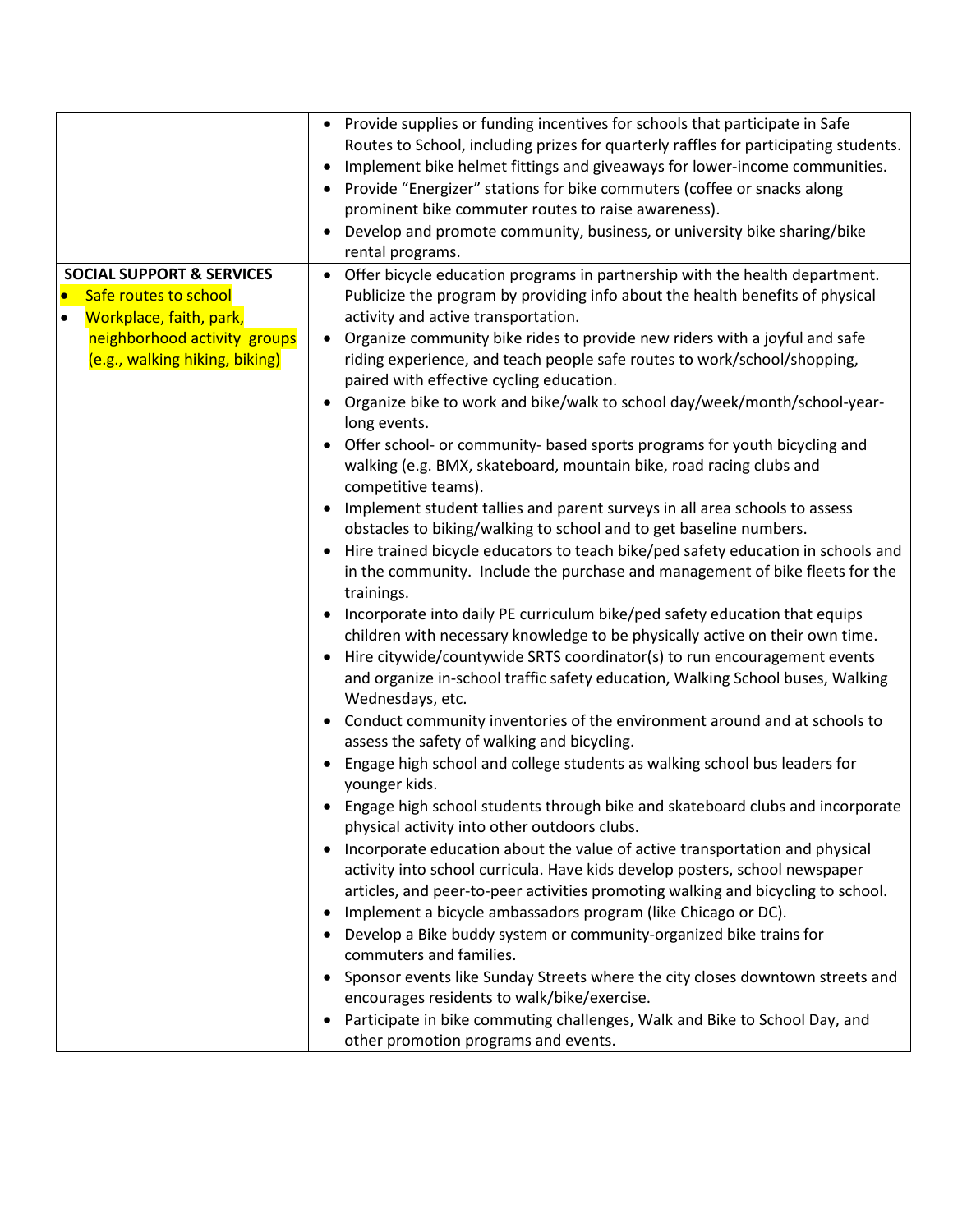## **Resources**

## **Case Studies**

The Pedestrian and Bicycle Information Center (PBIC) Case Study Compendium contains a collection of all of the case studies developed by PBIC and the Association of Pedestrian and Bicycle Professionals (APBP). The case studies, or success stories, cover pedestrian and bicycle projects and programs from across the US and abroad, including engineering, education, enforcement, encouragement, planning, health promotion, and comprehensive safety initiatives. This compendium is a dynamic document that is updated regularly[. http://www.walkinginfo.org/case\\_studies/](http://www.walkinginfo.org/case_studies/)

We have also culled out a few of the key case studies that fit with ideas presented above:

- Portland SmartTrips program: <http://drusilla.hsrc.unc.edu/cms/downloads/ENC.PortlandSmartTrips.pdf>
- Sunday Parkways (ciclovia) in Chicago:<http://www.walkinginfo.org/library/details.cfm?id=4349>
- Creating Active Rural Communities:<http://www.walkinginfo.org/library/details.cfm?id=4279>
- Bicycle Ambassador program:<http://www.walkinginfo.org/library/details.cfm?id=4240>
- Bicycle and Pedestrian Safety and Education program in Tucson/Pima County: <http://www.walkinginfo.org/library/details.cfm?id=4240>
- Share the Road for a Healthy Maine:<http://www.walkinginfo.org/library/index.cfm>
- StreetSmarts (aimed at motorists watching out for kids): <http://www.walkinginfo.org/library/details.cfm?id=2867>
- WalkSafe Program for kids[: http://www.walkinginfo.org/library/details.cfm?id=2866](http://www.walkinginfo.org/library/details.cfm?id=2866)
- Creating a Pedestrian Facility Inventory: <http://www.walkinginfo.org/library/details.cfm?id=2940>
- Downtown Orlando Transportation Plan: <http://www.walkinginfo.org/library/details.cfm?id=3971>
- Intermodal Transportation Planning and Development: A closer look at linking transit to bicycling and walking:<http://www.walkinginfo.org/library/details.cfm?id=4251>
- Bicycle and pedestrian route maps:
	- o Walk Oakland Map and Guide[: http://www.walkinginfo.org/library/details.cfm?id=2869](http://www.walkinginfo.org/library/details.cfm?id=2869)
	- o Denver Bike Map case study appears on page 145+ of the case study compendium [http://www.walkinginfo.org/case\\_studies/](http://www.walkinginfo.org/case_studies/)

**Other Links**